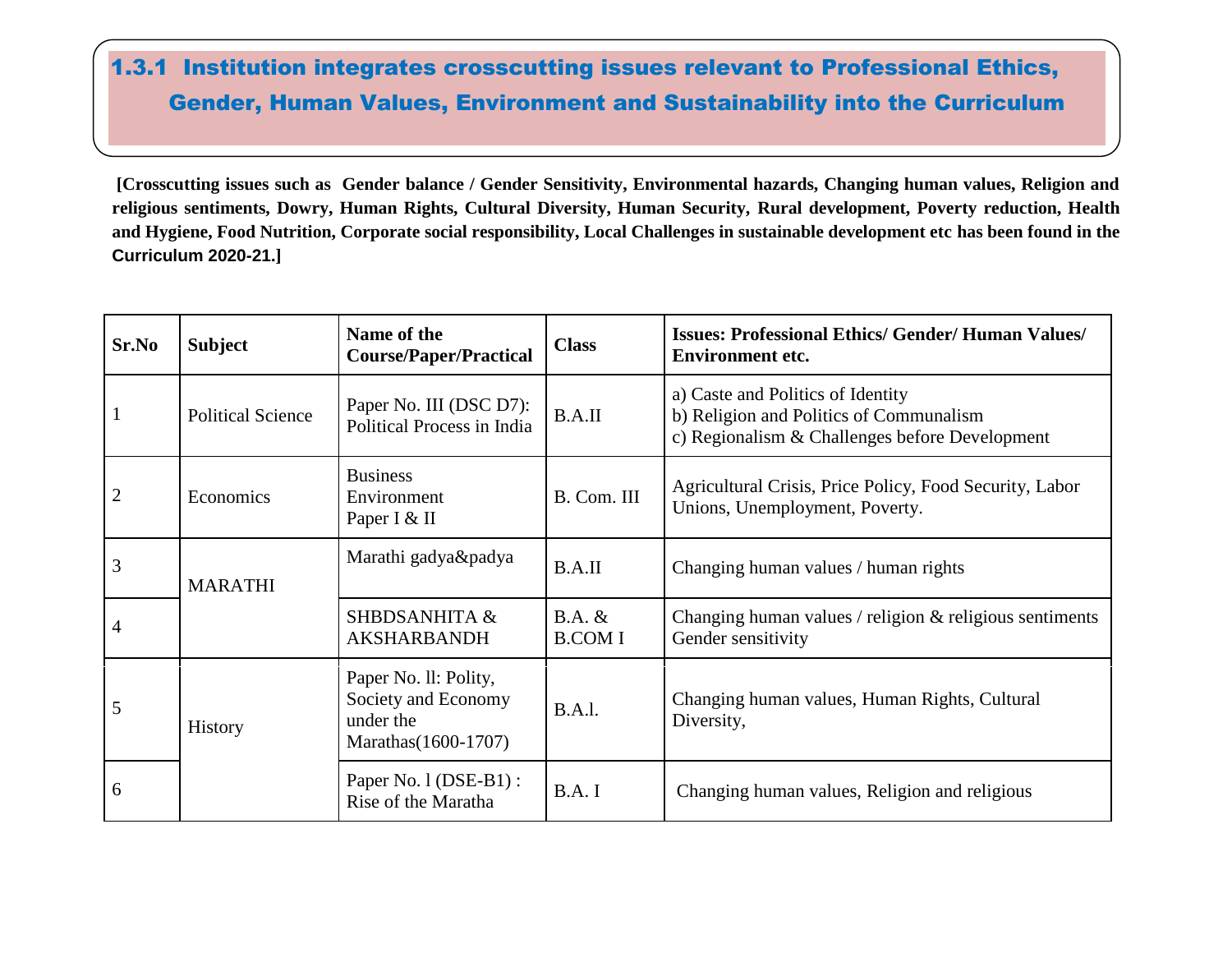|    |                | Power (1600-1707)                                                                                                                                                                                                                            |                |                                                                                                                      |
|----|----------------|----------------------------------------------------------------------------------------------------------------------------------------------------------------------------------------------------------------------------------------------|----------------|----------------------------------------------------------------------------------------------------------------------|
| 7  |                | Paper No. IX: Age of<br><b>Revolutions</b>                                                                                                                                                                                                   | $B.A.$ III.    | Changing human values, Religion and religious<br>sentiments, Corporate social responsibility,                        |
| 8  |                | Paper No. XV: Polity<br>economy and society<br>under the Marathas                                                                                                                                                                            | <b>BAIII</b>   | Changing human values, Rural development, Poverty<br>reduction, Local Challenges in sustainable development          |
| 9  | Economics      | Micro Economics Paper I<br>$&$ II                                                                                                                                                                                                            | B. Com. I      | Consumer Equilibrium, Wage Rate Determination.                                                                       |
| 10 |                | Cooperative<br>Development<br>Paper I & II                                                                                                                                                                                                   | B. Com. III    | Cooperative Movement, Agricultural Cooperative, Banks<br>and Financial Cooperatives, Urban and Rural<br>Cooperative, |
| 11 | English        | G2E2 American<br>Literature from the Civil<br>War to Turn of the<br>Century                                                                                                                                                                  | M. A. I        | <b>Cultural Diversity</b><br>Health and Hygiene<br><b>Human Values</b>                                               |
| 12 | <b>MARATHI</b> | Sahityvichar, (VII & XII)<br>Marathi<br>bhashavabhashavidnyan,<br>(VIII &XIII)<br>Madhyayuginmarathivan<br>gmayachaitihas, (IX<br>&XIV)<br>Marathi bhasah v<br>artharjanachyasandhi, (X<br>$&$ XV)<br>Vangmaypravacheadhya<br>yan (XI & XVI) | <b>B.A.III</b> | Cultural diversity / religion & religious sentiments /<br>Rural development / Gender sensitivity.                    |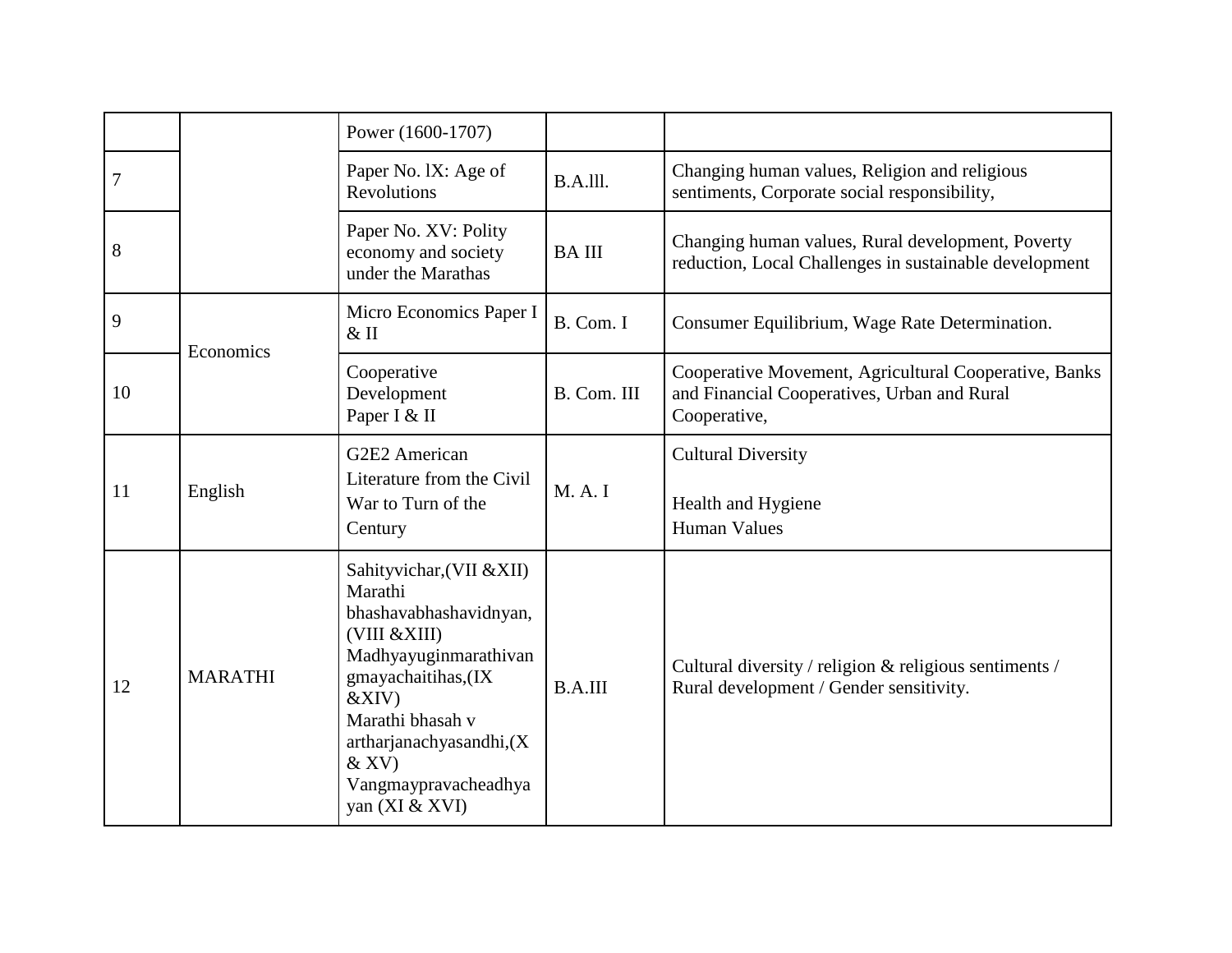| 13 |                | Bhashikavishkarachirupe<br>$p-I$<br>sahityaprakaranchasuksh<br>mavichar<br>Visheshsahityprakaranch<br>aabhyas (P - 2.2 & 6.2)<br>Adhunikmarathivangmay<br>achaitihasswantantryapur<br>vkal, swantrayottarkal (<br>$P - 3,7$<br>Loksahityvalokakala<br>$(P - 4.2 \& 8.2)$ | MAI      | Cultural diversity / religion & religious sentiments /<br>Rural development / Gender sensitivity.                                  |
|----|----------------|--------------------------------------------------------------------------------------------------------------------------------------------------------------------------------------------------------------------------------------------------------------------------|----------|------------------------------------------------------------------------------------------------------------------------------------|
| 14 | <b>MARATHI</b> | Samajbhashavidnyan (<br>IX $&$ XIII)<br>VangamayinSanskruti(<br>P-10.1 & 14.1)<br>Samikshasidhantaniupyo<br>jan $(P-11)$<br>marathisamekshechivatc<br>hal $(P - 15)$<br>Sanskrutiabhyas (12.1 &<br>16.1)                                                                 | M.A.II   | Cultural diversity / religion & religious sentiments /<br>Rural development / Gender sensitivity.                                  |
| 15 | Geography      | <b>IDS-II: Social Ecology</b>                                                                                                                                                                                                                                            | B. A. II | Cultural Diversity, Environmental hazards, Social<br>responsibility, Corporate social responsibility,<br><b>Environmental Laws</b> |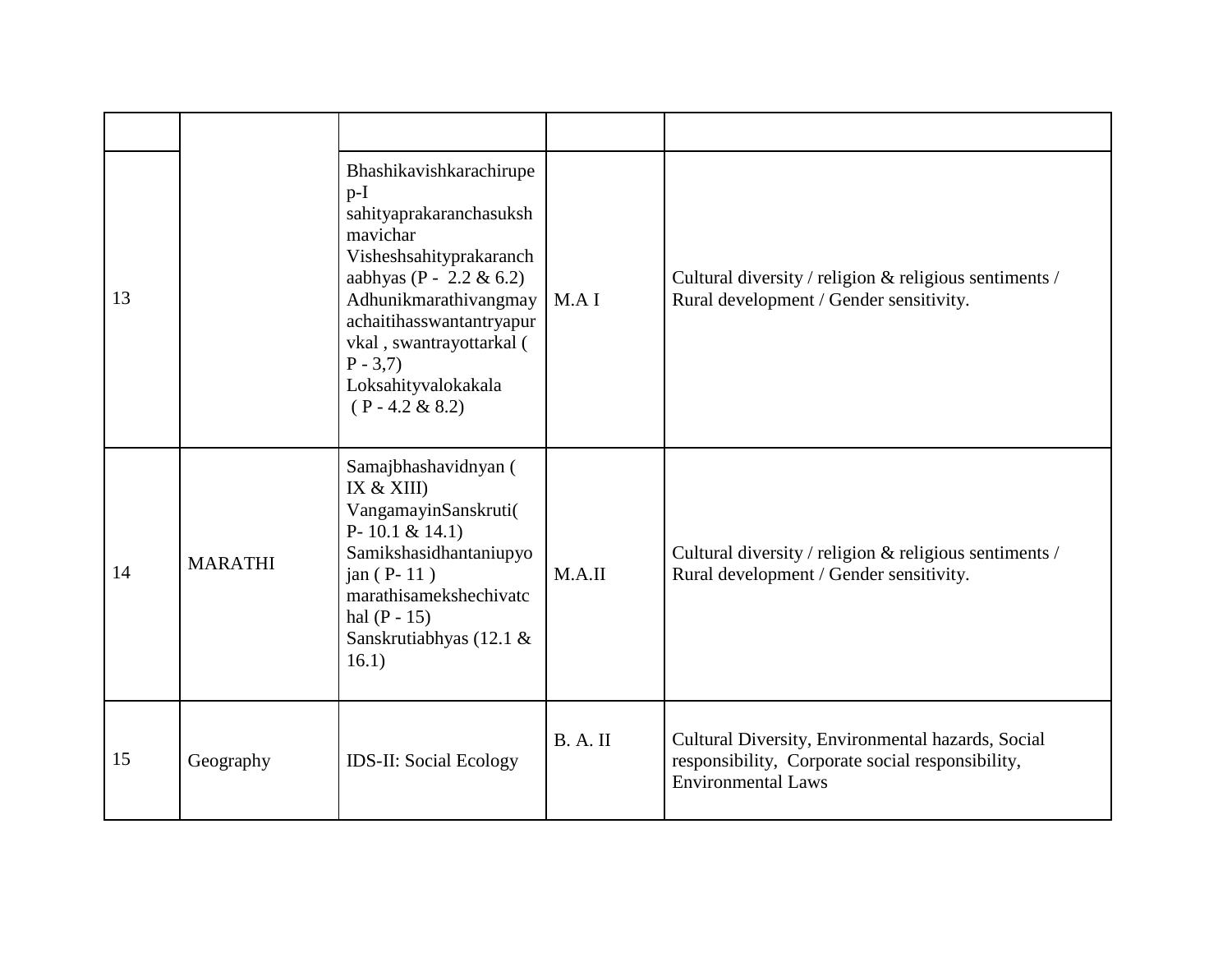| 16 |                                 | DSE-II: Geography<br>Human Geography              | B. A. I                                                        | Cultural Diversity, Human Security, Rural development                                                                                         |
|----|---------------------------------|---------------------------------------------------|----------------------------------------------------------------|-----------------------------------------------------------------------------------------------------------------------------------------------|
| 17 | Chemistry                       | <b>Practical Course</b>                           | B.Sc. II                                                       | Determination of total hardness of water using 0.01M<br>EDTA solution. (Health And hygiene)                                                   |
| 18 | Economics                       | Economic of<br>Development paper VIII<br>and XIII | B.A. III                                                       | Economic Development, Green and Sustainable<br>Development, Human Capital, Genesis Planning, Labor<br><b>Intensive Production Techniques.</b> |
| 19 | <b>Botany</b>                   | Paper No. III: Plant<br>Ecology                   | B.Sc. I                                                        | Environment                                                                                                                                   |
| 20 |                                 | Paper No. IV: Plant<br>Taxonomy                   | B.Sc. I                                                        | Environment                                                                                                                                   |
| 21 | Physics                         | Paper No. XVI: Energy<br><b>Studies</b>           | <b>B.Sc.III</b>                                                | Environment                                                                                                                                   |
| 22 | Zoology                         | Paper No. XII: Aquatic<br><b>Biology</b>          | <b>B.Sc.III</b>                                                | Environment                                                                                                                                   |
| 23 | Environmental<br><b>Studies</b> | <b>Environmental Studies</b>                      | <b>B.A.,</b><br>B.Com.,<br><b>BCA., B.Sc.-</b><br>$\mathbf{I}$ | Environment Pollution-Water, Air, Soil, Food, Global<br>Worming, Ozone Depletion                                                              |
| 24 | English                         | $DSE - 137$ (Paper XIII)<br><b>English Poetry</b> | B. A. III                                                      | <b>Environmental Awareness</b>                                                                                                                |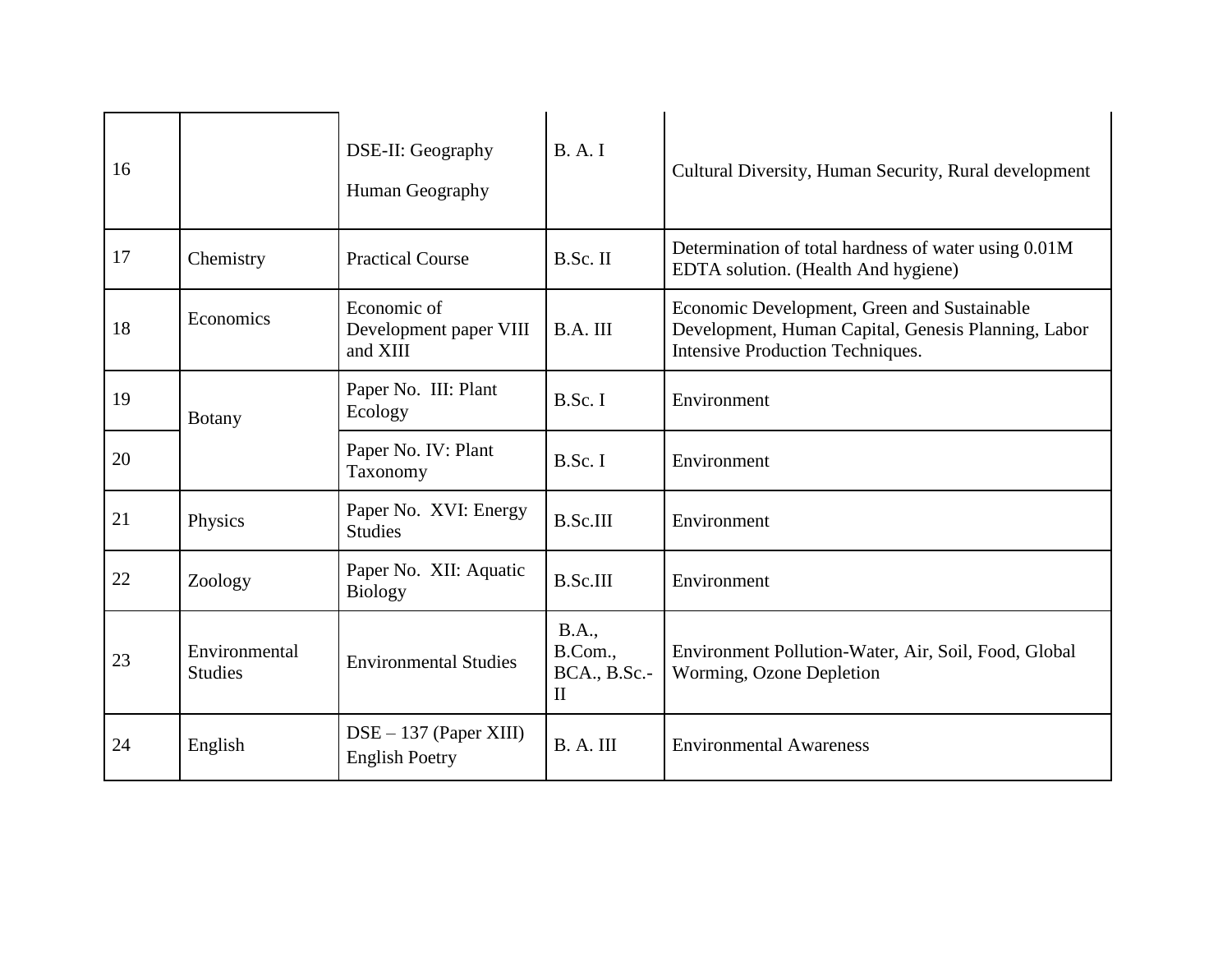| 25 |                          | DSE-III: Geography<br>Soil Geography                        | B. A. II       | <b>Environmental hazards</b>                                                                                               |
|----|--------------------------|-------------------------------------------------------------|----------------|----------------------------------------------------------------------------------------------------------------------------|
| 26 |                          | DSE-V: Geography<br>Oceanography                            | B. A. II       | <b>Environmental hazards</b>                                                                                               |
| 27 | Geography                | <b>IDS-I: Social Ecology</b>                                | <b>B.A.II</b>  | Environmental hazards, Biodiversity, Social<br>responsibility, Environmental Ethics                                        |
| 28 |                          | DSE-IV: Geography<br><b>Resource Geography</b>              | B. A. II       | Environmental hazards, Sustainable development                                                                             |
| 29 |                          | Paper No. VIII (E107):<br>Geography of India                | B. A. III      | Environmental hazards, Sustainable development, Food<br>Crop Production                                                    |
| 30 | <b>Political Science</b> | Paper No. XII (DSE E-<br>201): Modern Political<br>Concepts | <b>B.A.III</b> | Feminism<br>I. Meaning, Origin and Development of Feminism.<br>II. Characteristic of Feminism<br>III. Theories of Feminism |
| 31 | Botany                   | Paper No. IX: plant                                         | B.Sc. III      | Food nutrition                                                                                                             |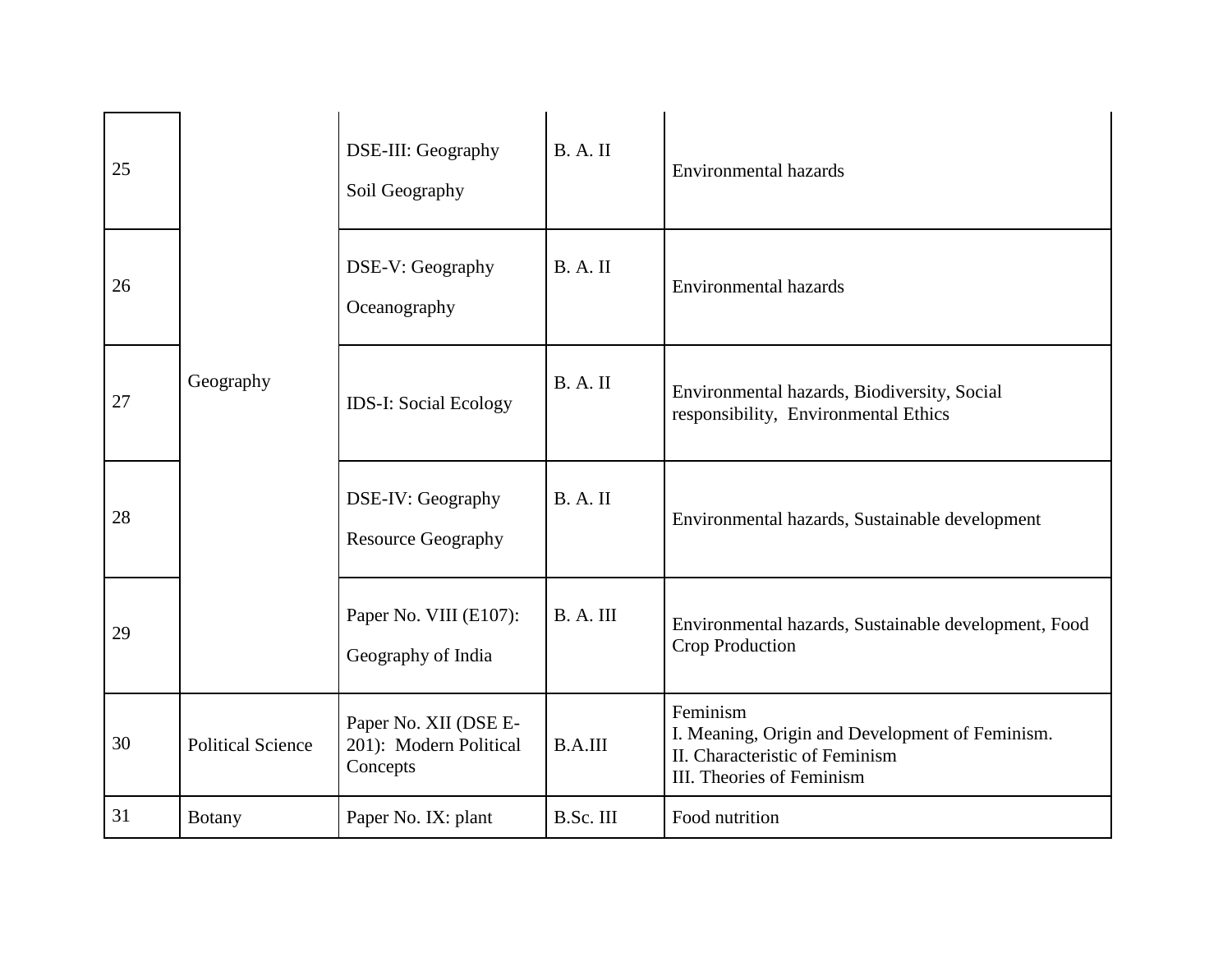|    |                          | breeding                                                                    |                |                                                                                                                                                                                                 |
|----|--------------------------|-----------------------------------------------------------------------------|----------------|-------------------------------------------------------------------------------------------------------------------------------------------------------------------------------------------------|
| 32 | <b>Political Science</b> | Paper No. II (DSC: B18):<br><b>Indian Constitution Sem-</b><br>$\mathbf{I}$ | B.A.I          | Fundamental Rights /Directive Principles of State Policy<br>and Fundamental Duties                                                                                                              |
| 33 | History<br>History       | Paper No. Ill: History of<br>Modern Maharashtra<br>$(1900-1960)$            | B.A.ll.        | Gender balance, Human Rights, Rural development,<br>Poverty reduction                                                                                                                           |
| 34 |                          | Paper No. V: History of<br>Modern Maharashtra<br>$(1960 - 2000)$            | B.A.ll.        | Gender balance, Human Rights, Rural development,<br>Poverty reduction                                                                                                                           |
| 35 |                          | Paper No. XIV: Making<br>of the modern world<br>(16th C. to 19th C.)        | <b>BAIII</b>   | Gender balance / Gender Sensitivity, Changing human<br>values, Religion and religious sentiments, Dowry,<br>Human Rights, Human Security, Poverty reduction,<br>Corporate social responsibility |
| 36 |                          | Paper No. IV: History of<br>India(1757-1857)                                | B.A.ll.        | Gender balance / Gender Sensitivity, Changing human<br>values, Human Rights, Human Security, Rural<br>development, Poverty reduction, Food Nutrition,                                           |
| 37 |                          | Paper No. Vl: History of<br>Freedom Struggle(1858-<br>1947)                 | <b>B.A.II.</b> | Gender balance / Gender Sensitivity, Changing human<br>values, Human Rights, Human Security, Rural<br>development, Poverty reduction, Food Nutrition,                                           |
| 38 |                          | Paper No. VIII: History<br>of Medieval India (1206-<br>1526AD)              | B.A.III.       | Gender balance / Gender Sensitivity, Environmental<br>hazards, Changing human values, Religion and religious<br>sentiments, Dowry, Human Rights, Cultural Diversity,                            |
| 39 |                          | Paper No. XI: History:<br>Its theory                                        | B.A.III.       | Gender balance / Gender Sensitivity, Environmental<br>hazards, Changing human values, Human Rights,                                                                                             |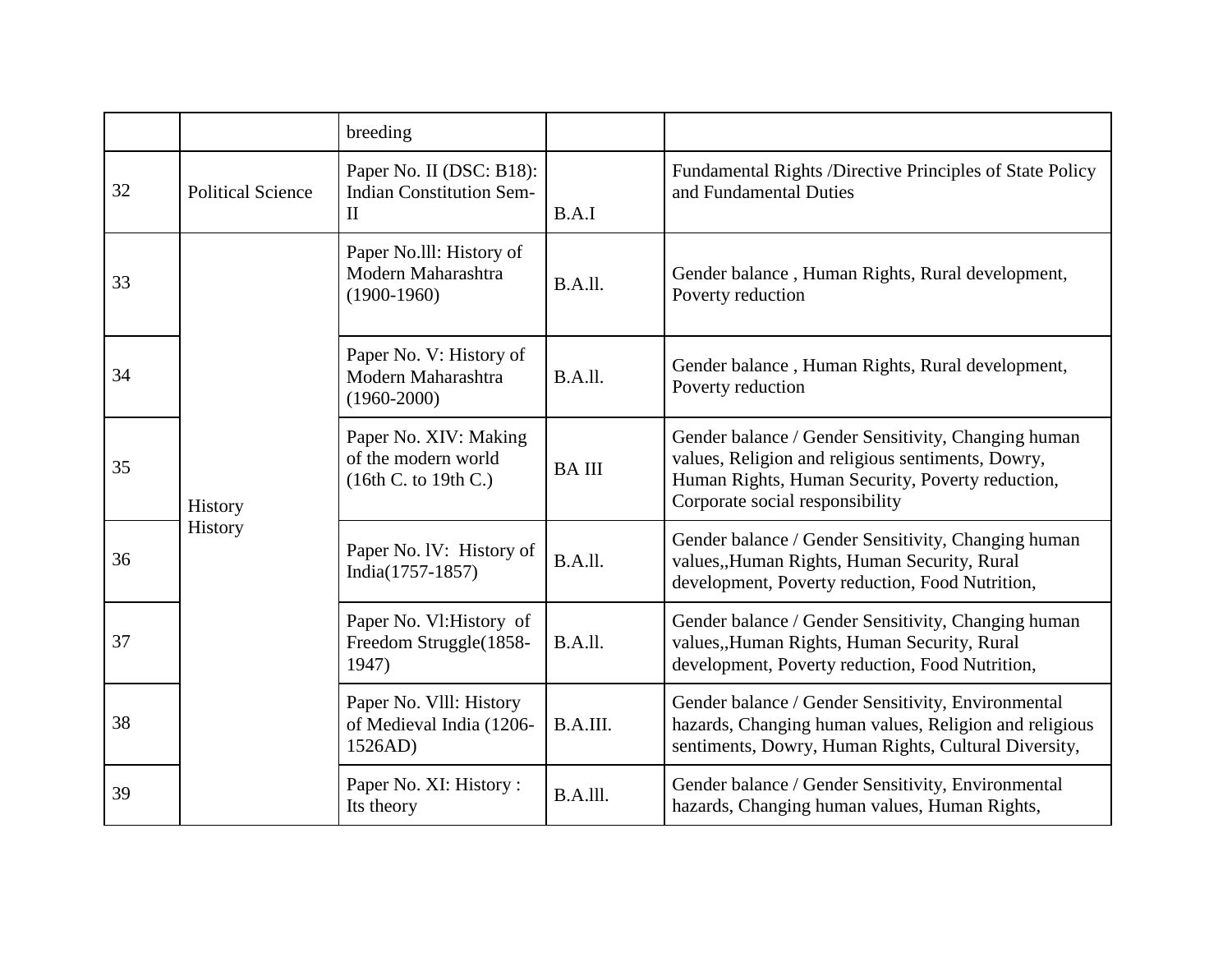| 40 |               | Paper No. VII: Early<br>India (from beginning to<br>4th c.BC)          | B.A.III.     | Gender balance / Gender Sensitivity,, Changing human<br>values, Religion and religious sentiments, |
|----|---------------|------------------------------------------------------------------------|--------------|----------------------------------------------------------------------------------------------------|
| 41 | Geography     | Paper No. IX (E108):<br><b>Population Geography</b>                    | B. A. III    | Gender balance, Health and Hygiene                                                                 |
| 42 |               | CGE-16 Additional<br>English                                           | <b>B.A.I</b> | <b>Gender Sensitivity</b>                                                                          |
| 43 |               | DSE - 138 (Paper XIV)<br>English Drama                                 | B.A.III      | <b>Gender Sensitivity</b><br>Human Rights                                                          |
| 44 |               | C7 Drama in English up<br>to $19th$ Century                            | M. A. II     | <b>Gender Sensitivity</b>                                                                          |
| 45 | English       | G2E6 American Women<br>Writers                                         | M. A. II     | <b>Gender Sensitivity</b><br><b>Racial Discrimination</b>                                          |
| 46 |               | $AECC - (Paper A & B)$<br><b>English For Business</b><br>Communication | B. Com. II   | Gender Sensitivity                                                                                 |
| 47 |               | DSC-C6 (Paper IV)<br><b>Partition Literature</b>                       | B. A. II     | Gender-woman oppression during partition                                                           |
| 48 | <b>Botany</b> | Paper No. X: plant<br>pathology                                        | B.Sc. III    | Health And hygiene                                                                                 |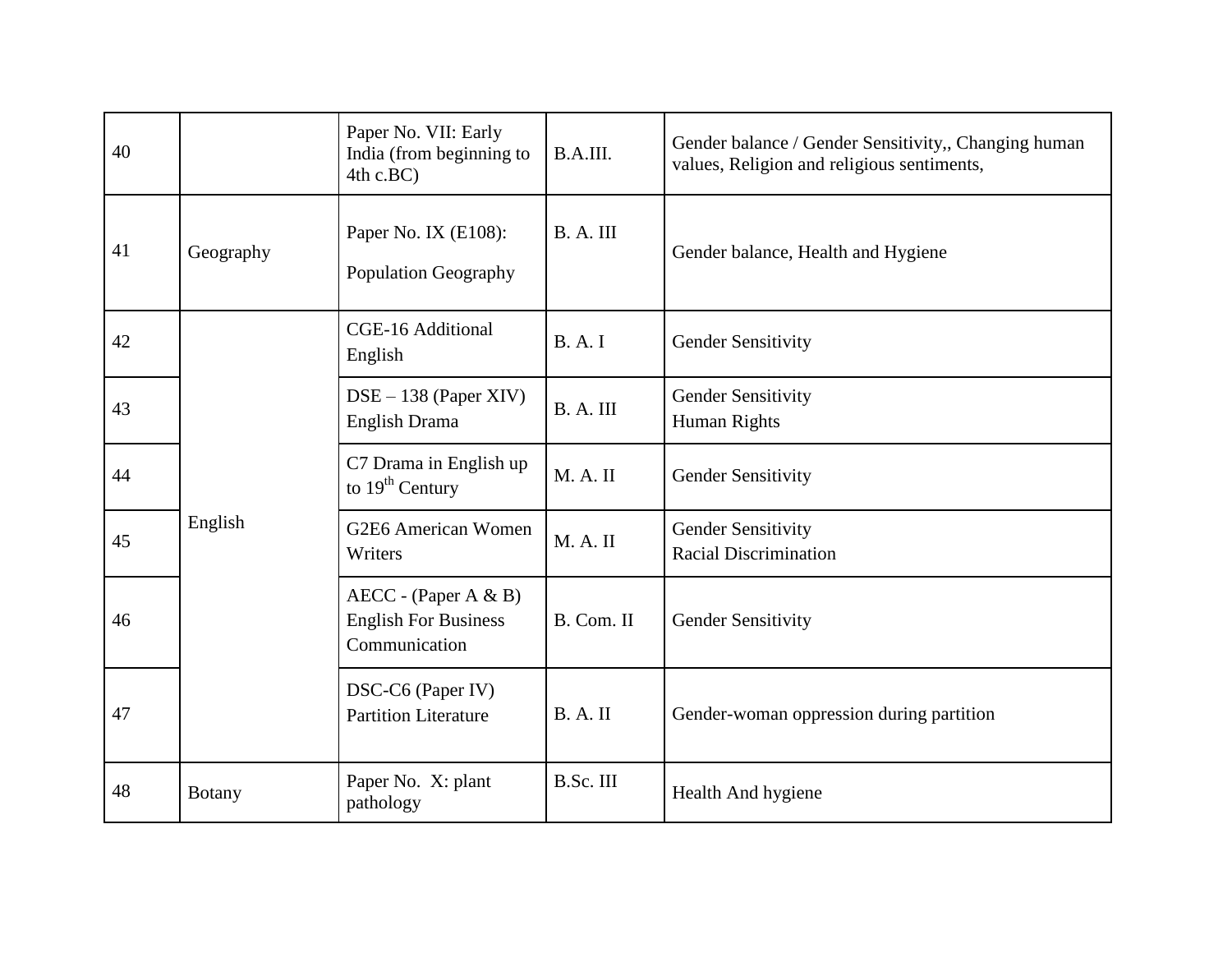| 49 |         | Paper No. X: Mushroom<br>technology                                              | B.Sc. III       | Health And hygiene                                                                                                                                                            |
|----|---------|----------------------------------------------------------------------------------|-----------------|-------------------------------------------------------------------------------------------------------------------------------------------------------------------------------|
| 50 | History | Paper No. XVI: Methods<br>and applications of<br>History                         | <b>BAIII</b>    | Human Rights, Cultural Diversity, Human Security,<br>Rural development, Poverty reduction, Corporate social<br>responsibility, Local Challenges in sustainable<br>development |
| 51 |         | $DSE - E139$ (Paper XV)<br><b>English Novel</b>                                  | B. A. III       | <b>Human Security</b>                                                                                                                                                         |
| 52 |         | $DSC - A3 - (Paper I &$<br>II<br>Modern Indian Writing<br>in English Translation | B. A. I         | Human Value – Live and let live, Gender – the plight of<br>women during partition                                                                                             |
| 53 | English | C <sub>2</sub> Fiction in English up<br>to 19th Century                          | M. A. I         | <b>Human Values</b><br><b>Loss of Human Values</b><br>Health and Hygiene<br><b>Gender Sensitivity</b>                                                                         |
| 54 |         | G2E1 American<br>Literature up to the Civil<br>War                               | M. A. I         | <b>Human Values</b><br>Human Rights<br><b>Gender Sensitivity</b>                                                                                                              |
| 55 |         | $AECC - (Paper A & B)$                                                           | <b>B.</b> Sc. I | <b>Human Values</b>                                                                                                                                                           |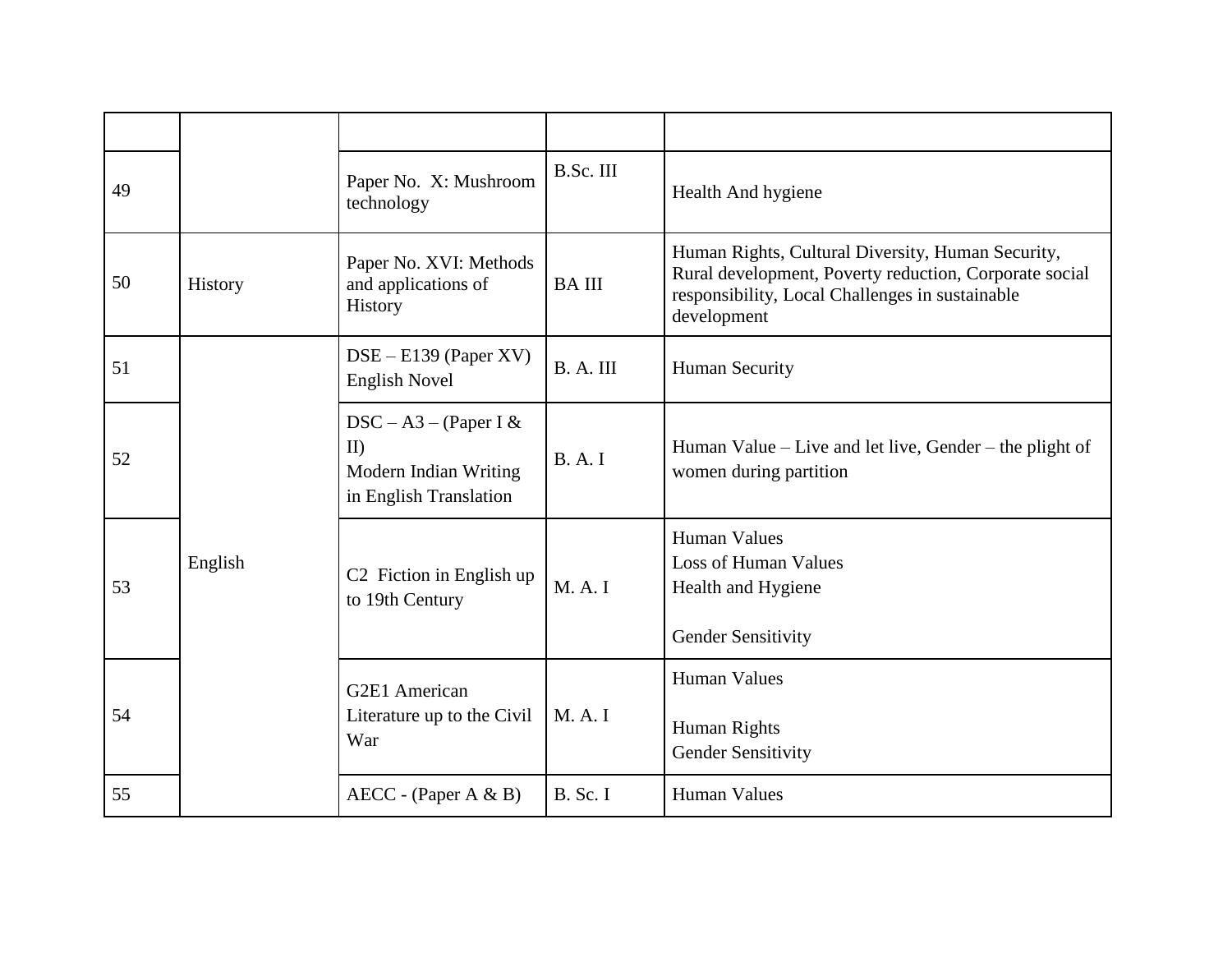|    |                          | <b>English For</b><br>Communication                           |           | <b>Racial Discrimination</b><br>Human Rights                                                                                                                                                                                               |
|----|--------------------------|---------------------------------------------------------------|-----------|--------------------------------------------------------------------------------------------------------------------------------------------------------------------------------------------------------------------------------------------|
| 56 |                          | $AECC - (Paper A & B)$<br><b>English For</b><br>Communication | B. A. I   | Human Values - Etiquettes, Patriotism                                                                                                                                                                                                      |
| 57 | <b>Political Science</b> | Paper No. XII (DSE E-<br>201): Modern Political<br>Concepts   | B.A.III   | I. Origin and Causes of Environmentalism<br>II. Characteristics of Environmentalism<br>III. International Efforts for protection of Environment<br><b>IV.</b> Global Warming                                                               |
| 58 | Economics                | Indian Economy I & II                                         | B.A. I    | Inclusive Growth, Sustainable Development, Poverty<br>Unemployment, Social and Regional Imbalance, Growth<br>of Population and Population Policy. Green Revolution,<br>Agricultural Price Policy, Industrial Policy, Forign<br>Investment. |
| 59 | <b>Botany</b>            | Paper No. XI: Research<br>techniques                          | B.Sc. III | Industrial                                                                                                                                                                                                                                 |
| 60 | Economics                | Macro Economics I & II                                        | $B.A.$ II | Inflation, Budget, National Income, Tax,                                                                                                                                                                                                   |
| 61 | Geography                | Paper No. XII (E233):                                         | B.A.III   | <b>Issues of Rehabilitation, Water Disputes</b>                                                                                                                                                                                            |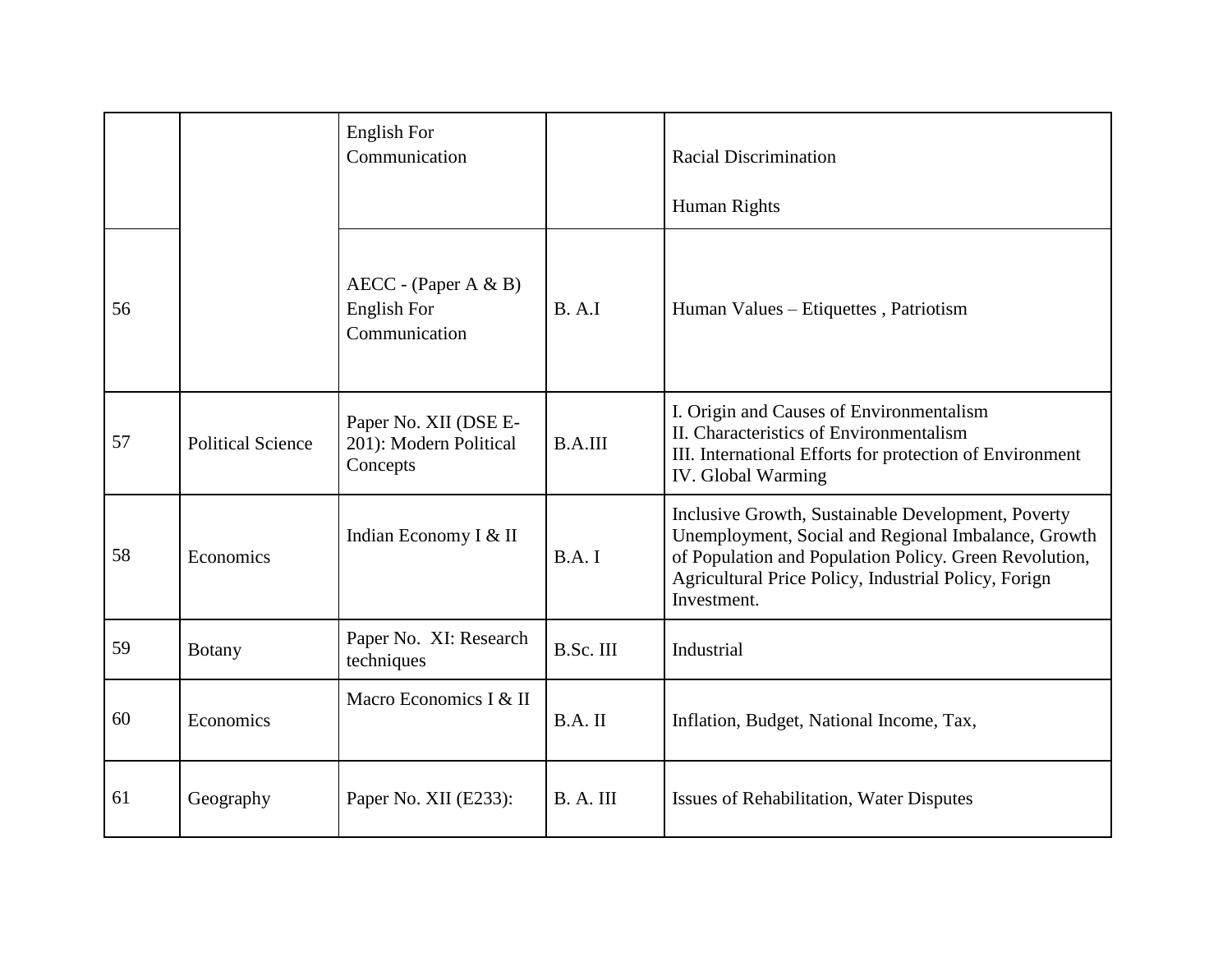|    |           | Political Geography                                                    |            |                                                                                                            |
|----|-----------|------------------------------------------------------------------------|------------|------------------------------------------------------------------------------------------------------------|
| 62 | English   | $AECC - (Paper A & B)$<br><b>English For Business</b><br>Communication | B. Com. I  | Lack of Identity<br>Human Security<br>Human Violence                                                       |
| 63 |           | $AECC - (Paper A & B)$<br>English For<br>Communication                 | B. Sc. III | Lack of Justice<br>Patriotism                                                                              |
| 64 |           | C4 Modern and<br><b>Postmodern Poetry</b>                              | M. A. I    | <b>Loss of Human Values</b>                                                                                |
| 65 | English   | C5 Modern and<br><b>Postmodern Fiction</b>                             | M. A. I    | <b>Loss of Human Values</b><br><b>Cultural Diversity</b><br><b>Religious Sentiments</b><br>Gender Equality |
| 66 |           | Gr2E3 Modern<br><b>American Literature</b>                             | M. A. II   | <b>Loss of Human Values</b><br>Loss of Identity<br><b>Cultural Diversity</b>                               |
| 67 |           | C9 Drama in English:<br><b>Modern and Postmodern</b>                   | M. A. II   | <b>Loss of Human Values</b><br><b>Gender Sensitivity</b>                                                   |
| 68 | Geography | Paper No. VII(E106):<br>Evolution of<br><b>Geographical Thoughts</b>   | B. A. III  | Man-Nature Relationship                                                                                    |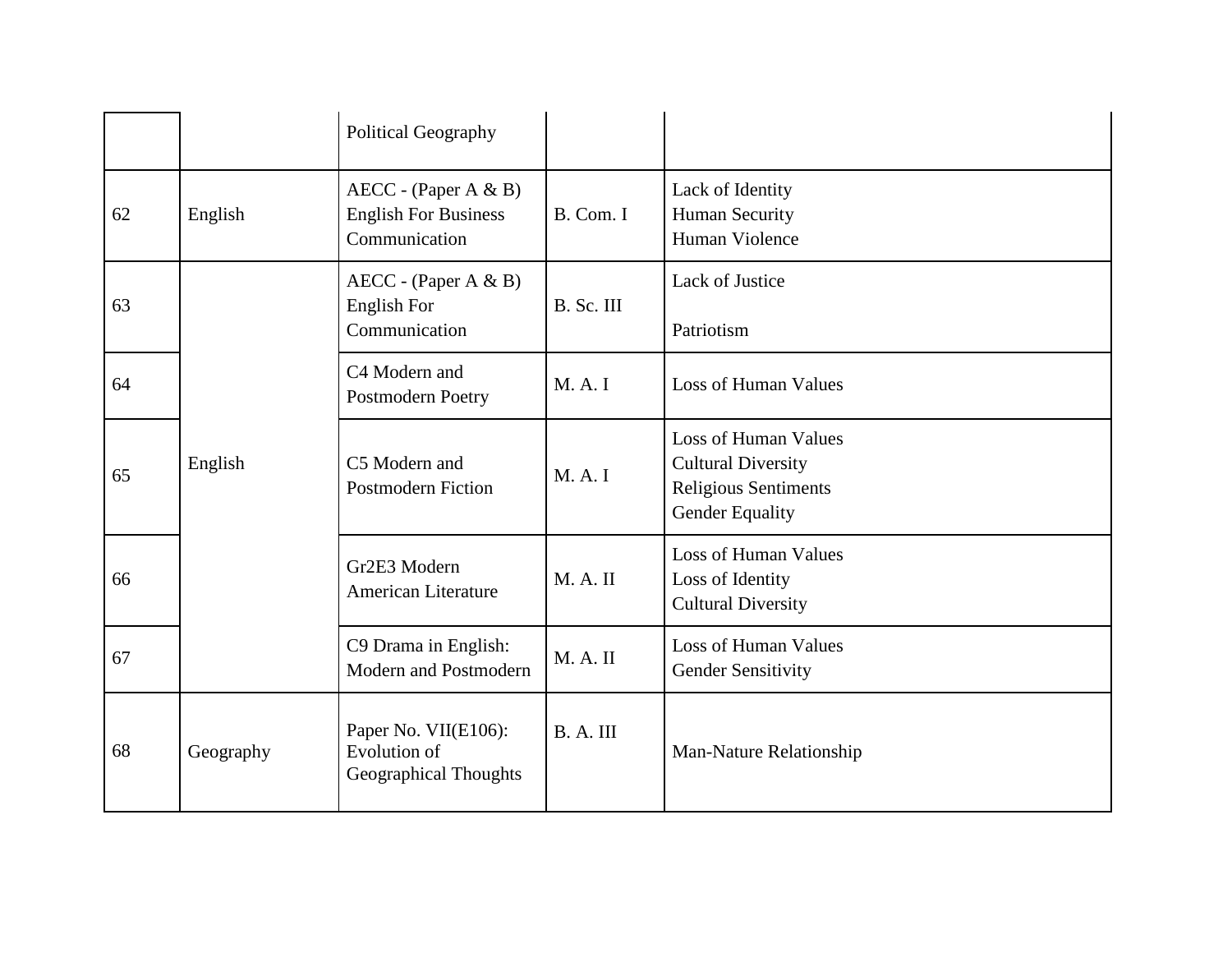| 69 | Economics | Money and Financial<br>System Paper I and II                                                 | B. Com. II   | Money Supply, Block Chain Technology, Micro Finance,<br>Payment Banks, NPA, E Banking, Monetary Policy,<br>Capital and Money Market, Mutual Funds.                              |
|----|-----------|----------------------------------------------------------------------------------------------|--------------|---------------------------------------------------------------------------------------------------------------------------------------------------------------------------------|
| 70 | Geography | DSE-I: Geography<br>Physical Geography                                                       | <b>B.A.I</b> | Natural hazards                                                                                                                                                                 |
| 71 | Chemistry | Paper No. DSC-C4-<br>Chemistry Paper No. VI<br>(Industrial Chemistry)                        | B.Sc. II     | Paper Industry (Environment)<br>Soaps and Detergents (Environmental hazards)                                                                                                    |
| 72 | Geography | Paper No. XIV (E235):<br>Advanced Tools,<br><b>Techniques and Field</b><br>Work in Geography | B. A. III    | Project Work Based on Resource Survey / Population<br>Survey/ Agricultural Survey / Settlement Survey /<br>Environmental Issues / Health Survey / Natural Hazard<br>or Disaster |
| 73 | English   | Gr2E4 Postmodern<br>American Literature                                                      | M. A. II     | Psychological Health, Cultural Diversity<br><b>Loss of Human Values</b>                                                                                                         |
| 74 | Economics | <b>Macro Economics</b><br>Paper I & II                                                       | B. Com. II   | Public Finance, Public Debt, Public Expenditure, Tax,<br>Exchange Rates, National Income and Application.                                                                       |
| 75 | History   | Paper No. XIII: History<br>of Medieval India (1526<br>$-1707AD$                              | <b>BAIII</b> | Religion and religious sentiments, Cultural Diversity,                                                                                                                          |
| 76 |           | Paper No. XII: Ancient                                                                       | <b>BAIII</b> | Religion and religious sentiments,, Human Rights,                                                                                                                               |